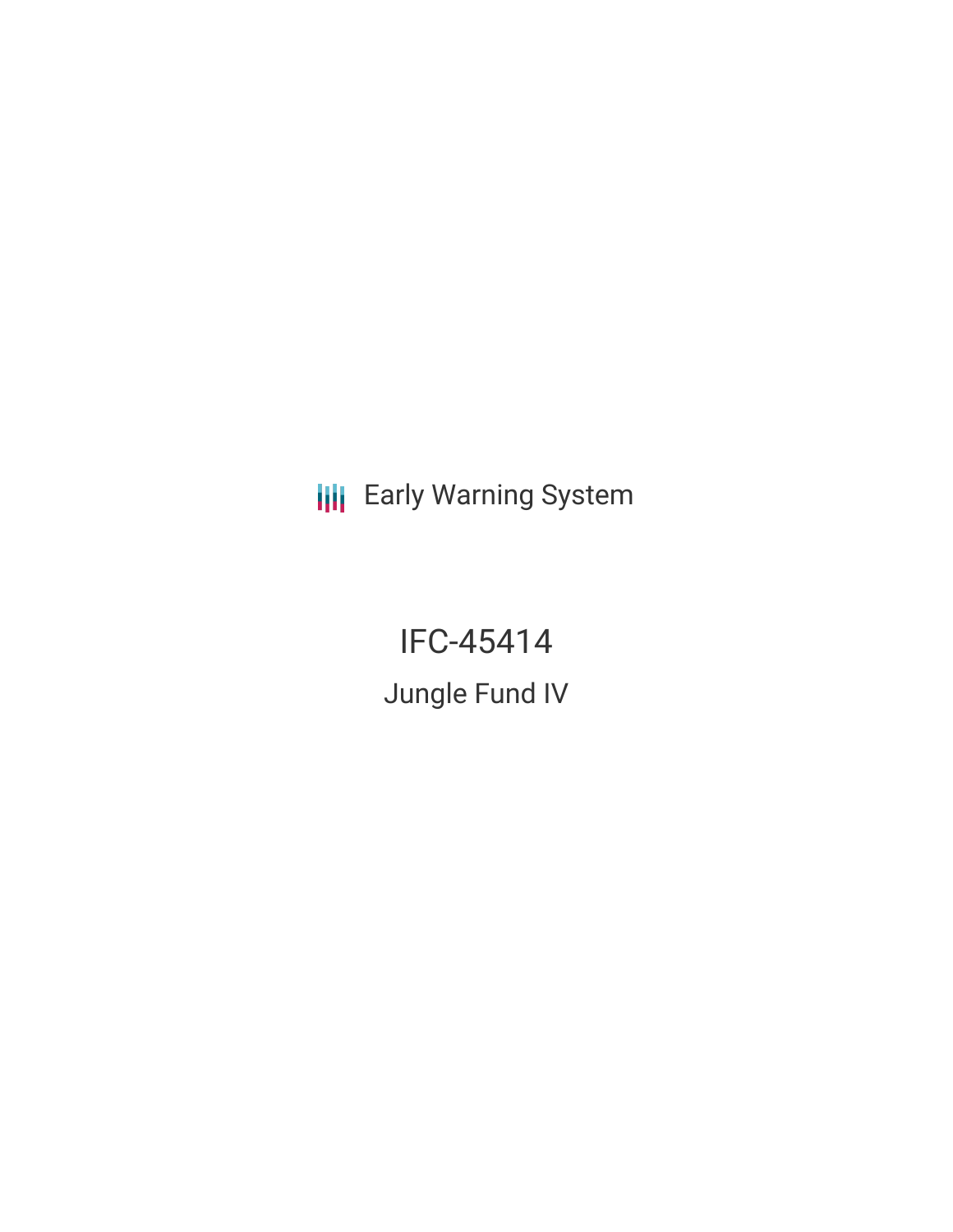

## **Quick Facts**

| International Finance Corporation (IFC) |
|-----------------------------------------|
| Proposed                                |
| FI                                      |
| 2021-06-11                              |
| JUNGLE VENTURES IV, L.P.                |
| Finance                                 |
| Equity                                  |
| \$50.00 million                         |
| \$50.00 million                         |
| \$300.00 million                        |
|                                         |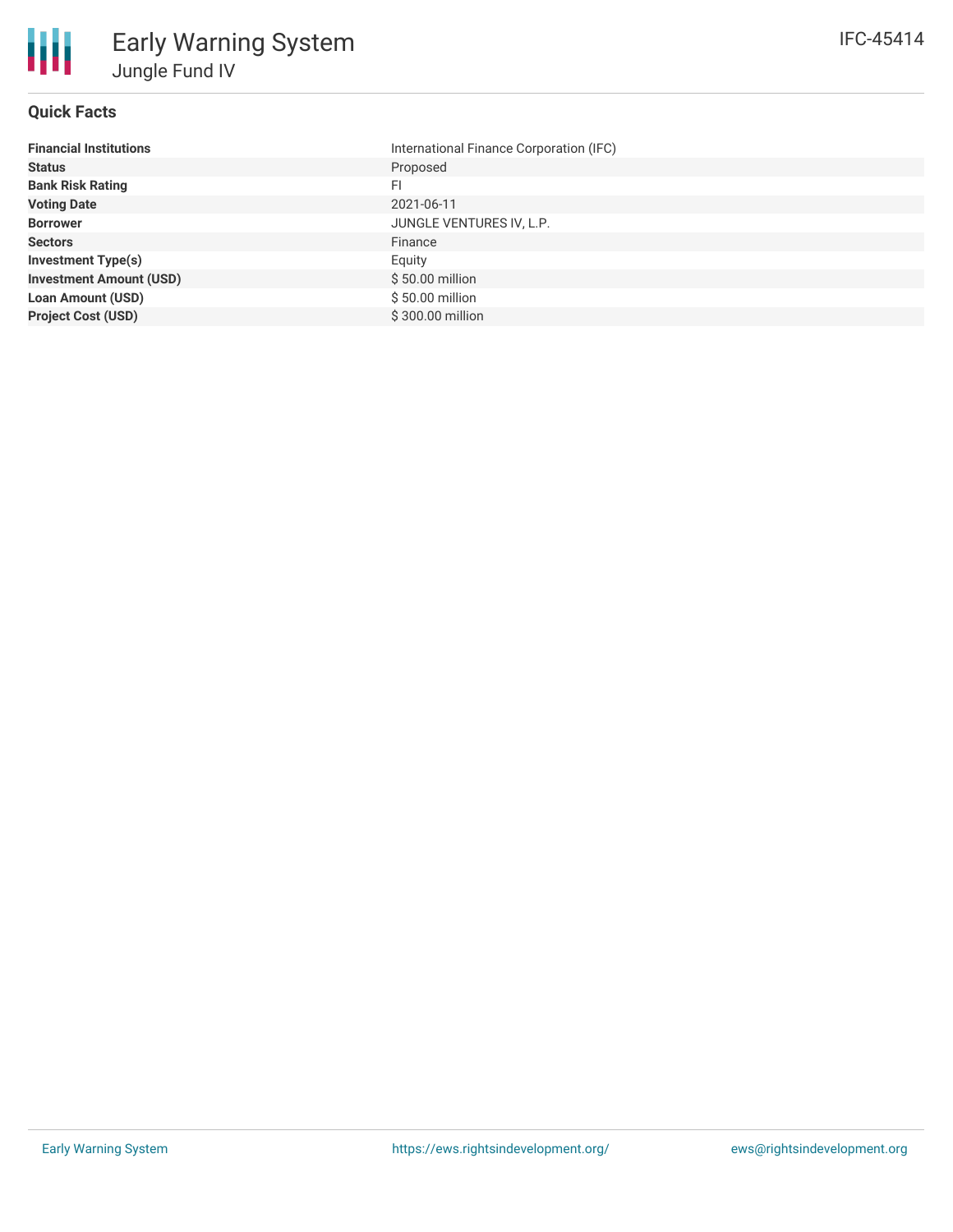

# **Project Description**

According to the bank's website, "The proposed investment is for up to US\$25 million in Jungle Ventures IV, L.P. (the "Fund"), an early-stage venture fund focused on Southeast Asia. Jungle is targeting to raise US\$300 million in commitments to invest in 15 to 20 early stage, high-growth companies in sectors such as consumer internet, fintech, business to business (B2B) and small and medium enterprises (SME) tech-focused companies.A delegated authority co-investment envelope for an amount of up to US\$25 million in potential co-investments in the Fund's portfolio companies is also being proposed alongside the Fund commitment."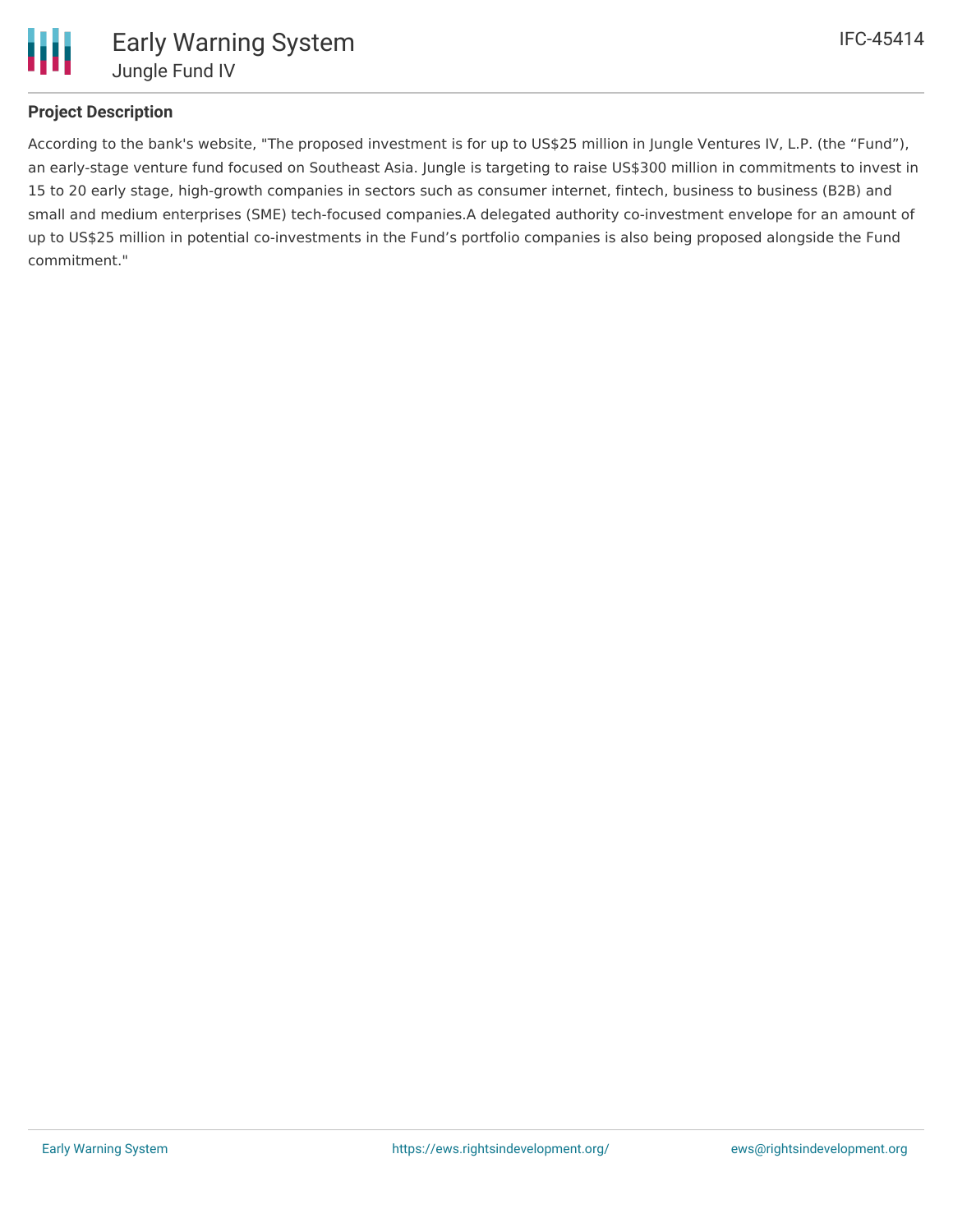## **Investment Description**

• International Finance Corporation (IFC)

The target size of the Fund is US\$300 million. IFC's proposed investment in the Fund is up to US\$25 million. A delegated authority co-investment envelope of up to US\$25 million in potential co-investments in the Fund's portfolio companies is also being proposed alongside the Fund commitment.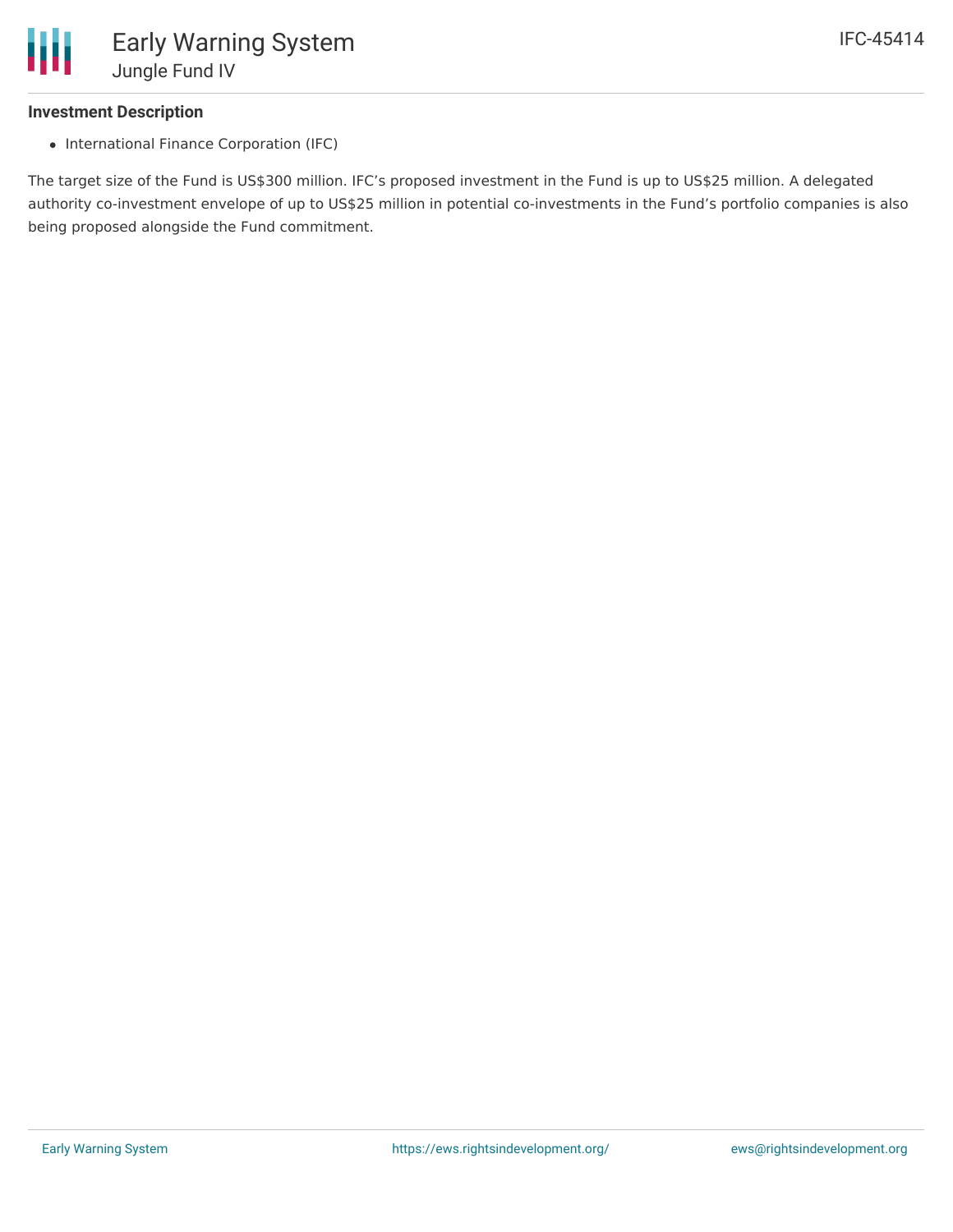

## **Private Actors Description**

The Fund will be managed by Jungle Ventures Pte Ltd, led by its three managing partners, Amit Anand, Anurag Srivastava and David Gowdey. Jungle Ventures currently also manages Fund II (2016/US\$100 million) and Fund III (2019/US\$200 million).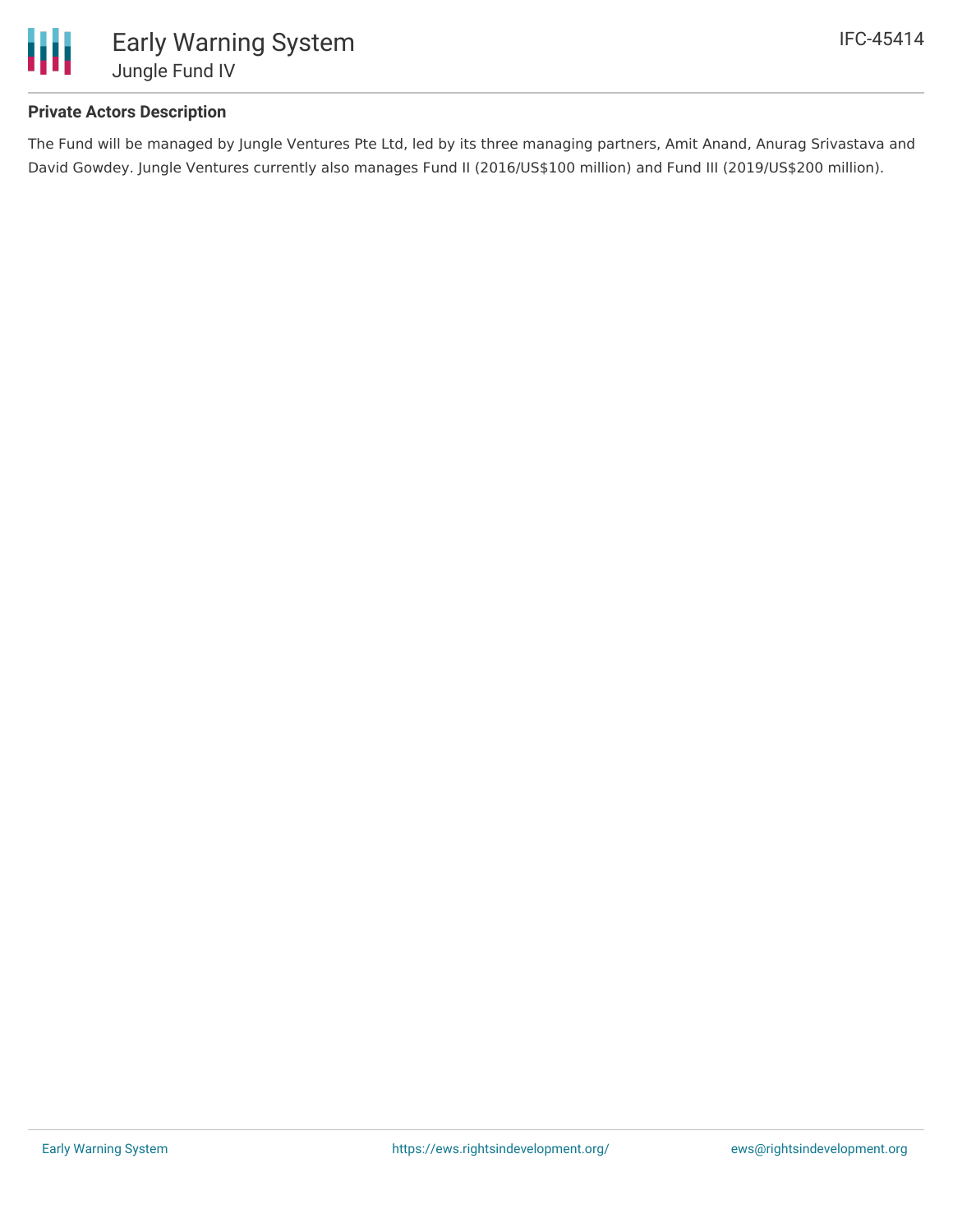

# Early Warning System Jungle Fund IV

| <b>Private Actor 1</b> | <b>Private Actor</b><br>l Role | <b>Private Actor</b><br>1 Sector | <b>Relation</b>          | <b>Private Actor 2</b>   | <b>Private Actor</b><br>2 Role | <b>Private Actor</b><br>2 Sector |
|------------------------|--------------------------------|----------------------------------|--------------------------|--------------------------|--------------------------------|----------------------------------|
|                        | $\overline{\phantom{a}}$       | $\overline{\phantom{a}}$         | $\overline{\phantom{a}}$ | Jungle Ventures          | Parent Company                 | $\overline{\phantom{a}}$         |
| -                      |                                |                                  | -                        | JUNGLE VENTURES IV, L.P. | Client                         |                                  |